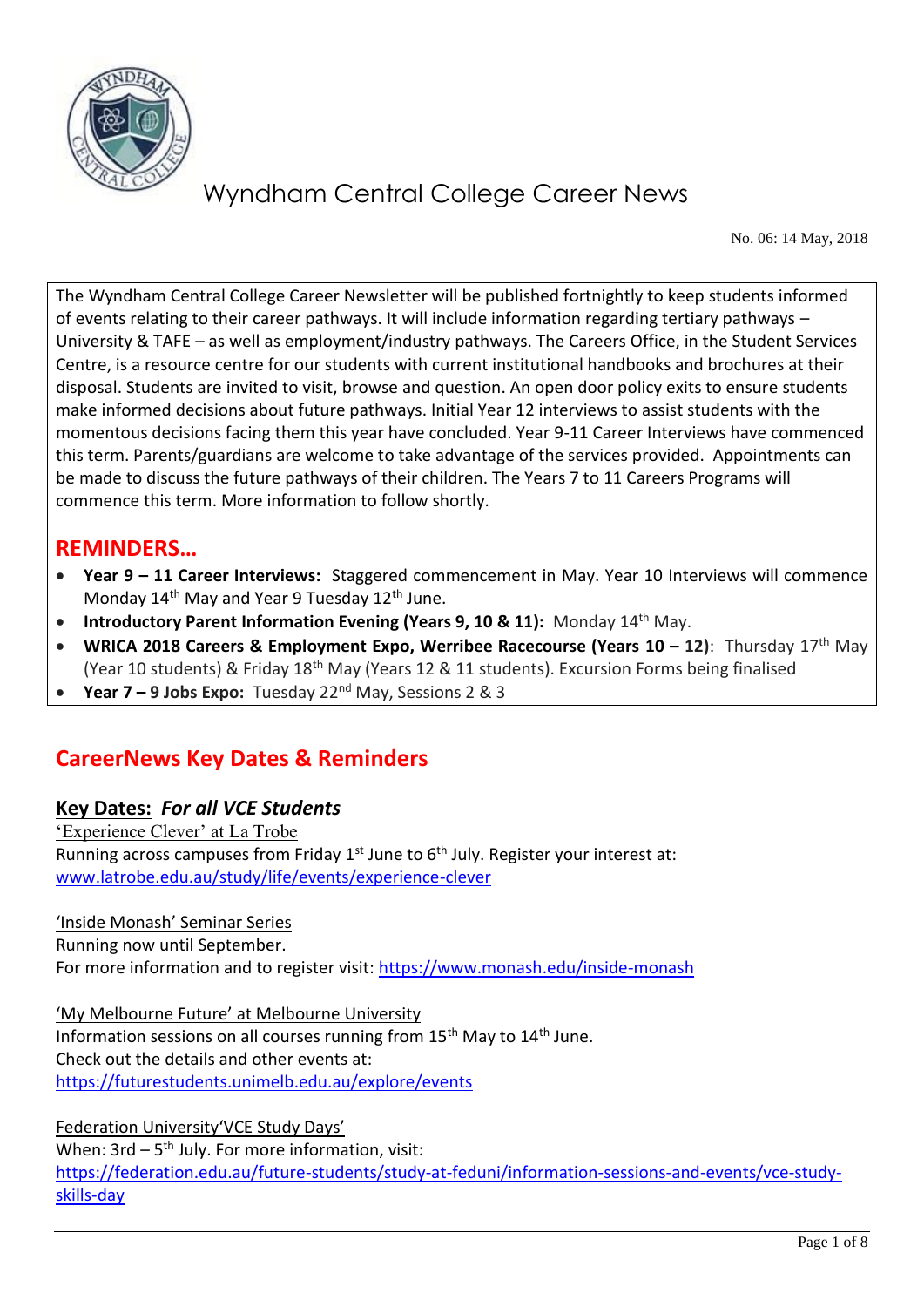

No. 06: 14 May, 2018

#### **Key Dates:** *For all Students*

'A Day in the Life' career exploration days at Box Hill Institute For further information visit: [https://www.eventbrite.com.au/e/a-day-in-the-life-of-a-creative-artist-tickets-](https://www.eventbrite.com.au/e/a-day-in-the-life-of-a-creative-artist-tickets-44005271953)[44005271953](https://www.eventbrite.com.au/e/a-day-in-the-life-of-a-creative-artist-tickets-44005271953)

Explore Careers Fair – Melbourne When: Friday 18<sup>th</sup> May. Why not engage directly with representatives from Australia's leading organisations? For more information, visit:<https://www.eventbrite.com.au/e/explore-careers-fair-melbourne-tickets-39861020385>

Student Exchange Information Sessions VICTORIA: Hampton  $12^{th}$ ,  $19^{th}$  May, Hawthorn  $23^{rd}$  May, Northcote  $2^{nd}$  May. Visit: <u>www.wep.org.au</u> for more information.

Deakin Inspire An event specially designed to inspire, motivate and engage students in Yrs 10, 11 and 12 at Deakin University. When: Tuesday  $3<sup>rd</sup>$  July (Geelong), Thursday  $5<sup>th</sup>$  July (Burwood) <http://www.deakin.edu.au/about-deakin/events/deakinspire>

#### **Reminders:** *For all VCE Students*

Melbourne Career Expo When: Friday 20<sup>th</sup> to Sunday 22<sup>nd</sup> July For further details, visit:<http://www.careerexpo.com.au/attend/event-details>

Community Achiever Program (CAP) at ACU Applications for 2019 will open Tuesday 1st May and close 31<sup>st</sup> July. [http://www.acu.edu.au/study\\_at\\_acu/pathways\\_and\\_entry\\_schemes/year\\_12\\_student\\_entry/early\\_entry](http://www.acu.edu.au/study_at_acu/pathways_and_entry_schemes/year_12_student_entry/early_entry)

Experience Days' at Federation University (Berwick campus) have changed to the following schedule: Nursing – 7th June, Science – 14th June, IT & Engineering – 14th June. For more information, call: 1800 FED UNI (1800 333 864).

#### *For Medicine & Health Science Students -*

UMAT Registrations close Friday 1 June at 5pm. Test is Wed 25 July 2018. For further information visit [http://umat.acer.edu.au](http://umat.acer.edu.au/)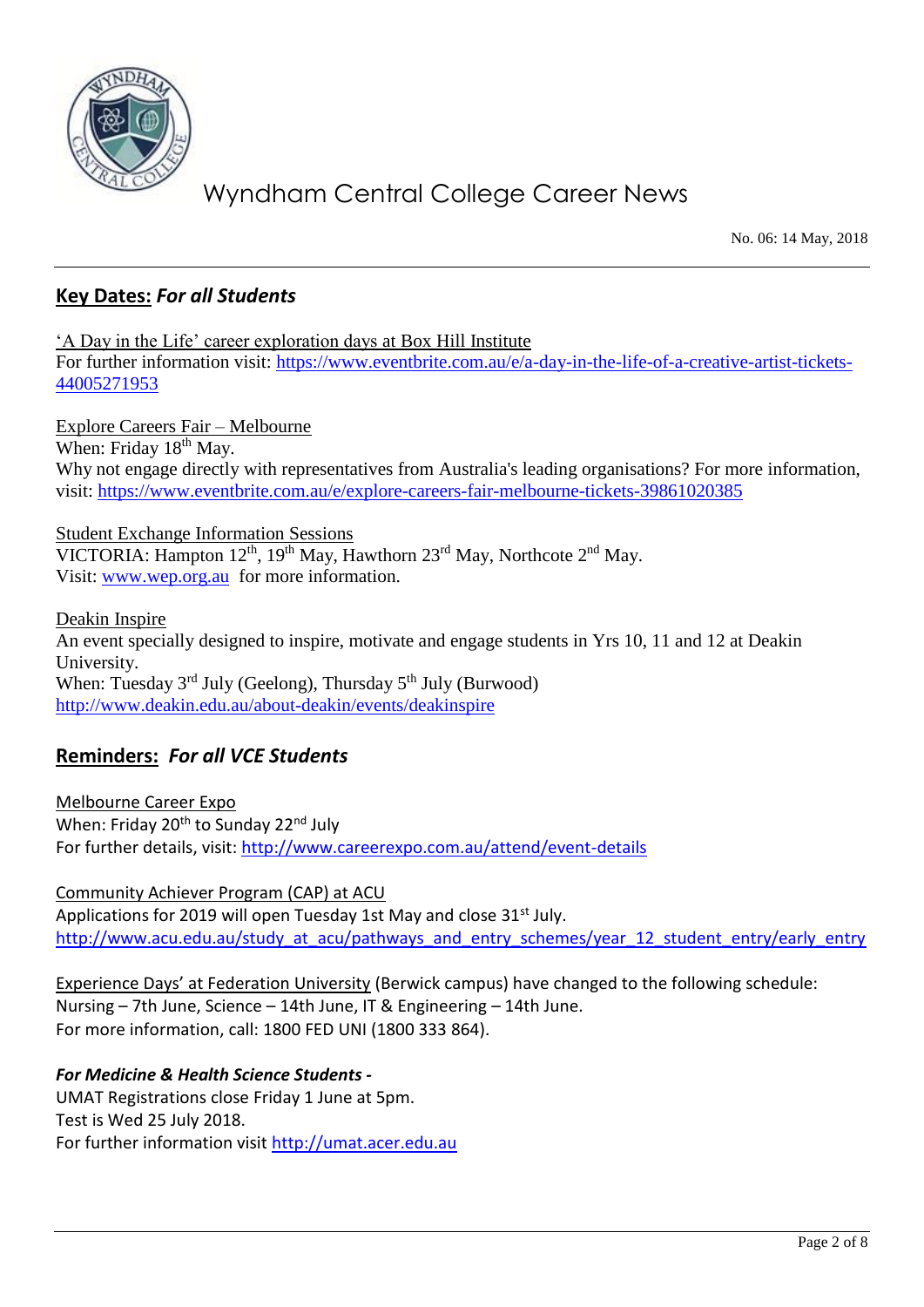

No. 06: 14 May, 2018

### **News & Updates**

#### **VFA Learning**

VFA Learning offers a number of courses in Fitness, Childcare, Massage, Nursing and now Social Media Marketing.

The courses on offer include:

Certificate IV in Fitness (Personal Training), Diploma of Sport Development (High Performance Coach), Diploma of Remedial Massage, Advanced Diploma of Myotherapy, Diploma of Early Childhood Education and Childcare, Diploma of Nursing and Diploma of Social Media Marketing.

You can undertake these courses to qualify for work in your desired industry or to create a pathway to university for further study.

Deakin University have a credit recognition arrangement with VFA for certain units of study and Federation University offer a guaranteed pathway into some courses also.

Campuses are in Geelong, Melbourne and Narre Warren, so if you haven't investigated VFA Learning please visit: <https://vfalearning.vic.edu.au/>

#### **Health Information Sessions at Deakin**

Deakin's Faculty of Health hosts a range of events and information seminars throughout the year. You can learn from course directors and discipline experts who will be discussing their health degrees and the opportunities students have for placements, study tours, online resources, and access to Deakin's amazing facilities.

The sessions run mainly in the afternoon and evening during the month of July. So to find out more about your chosen health area visit:

<http://www.deakin.edu.au/health/health-events>

#### **Do you love Science & Technology?**

Do you have a drive to find solutions to problems and fix things? Do you see yourself working in a sciencerelated field and would like to know more about science initiated study and career paths? If you are currently in 11 and interested in developing a broader understanding of the diverse study and career options available in science, technology, engineering and mathematics (STEM), then you are encouraged to apply for the 12-day National Youth Science Forum 2019 program. Running in the January holidays, the program enables you to mix with like-minded students and participate in laboratory visits, science tours and a range of activities.

For more information on fee's and the application process visit: <https://www.nysf.edu.au/what-we-do/> (Applications close  $31<sup>st</sup>$  May).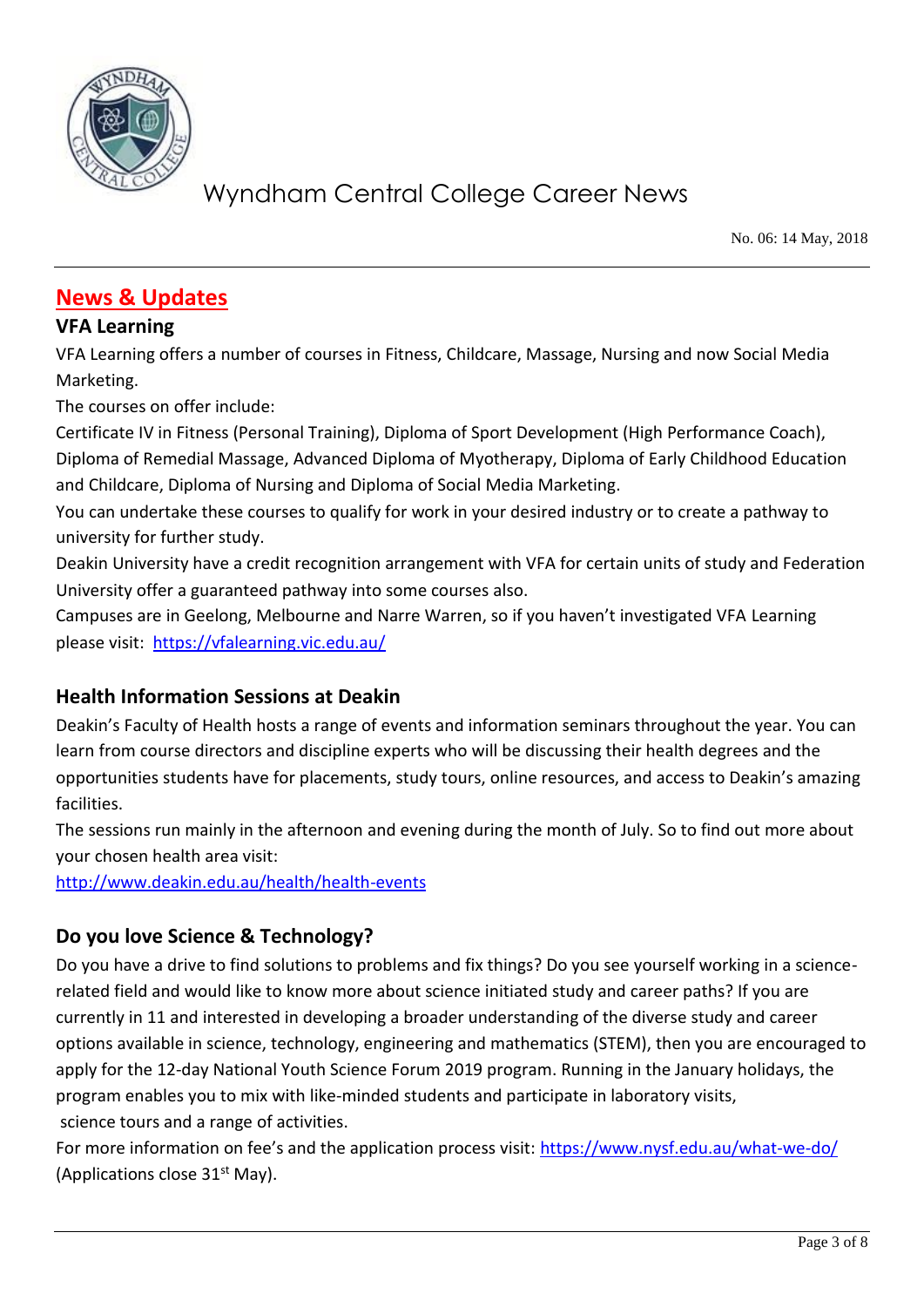

No. 06: 14 May, 2018

#### **Hospitality Training**

Hallam Senior College is running a 'Responsible Serving of Alcohol' course for those who are 16 years or older and interested in obtaining this certificate to work in the hospitality industry. The program is completed in a morning and costs \$60. The next course dates are on May 19th and June 16<sup>th</sup>. For more information visit: [http://www.hallamssc.vic.edu.au/en-AU/content/responsible-service-alcohol](http://www.hallamssc.vic.edu.au/en-AU/content/responsible-service-alcohol-courses-2018)[courses-2018](http://www.hallamssc.vic.edu.au/en-AU/content/responsible-service-alcohol-courses-2018)

Note: Students will be required to have a Unique Student Identifier number for enrolment, to arrange this you can follow the below link: [http://www.usi.gov.au/create-your-USI/Pages/default.aspx.](http://www.usi.gov.au/create-your-USI/Pages/default.aspx)

#### **For the Love of Food!**

If food and hospitality is your passion, then why not spend a week with Holmesglen during the July school holidays and learn more about the intricacies of the hospitality industry and commercial cookery.

You will learn about; coffee making, mocktails, three plate carry, customer relations, order writing, tray carrying, knife skills, kitchen safety, sushi making and cake making & decorating.

It is running from Monday 2nd July until Friday 6th July from 10am – 3pm at the Waverley campus located at 595 Waverley Rd, Glen Waverley.

The cost is \$95 per person which includes a full chef uniform.

To enquire, contact Holmesglen at [www.holmesglen.edu.au/about\\_us/contact\\_us](http://www.holmesglen.edu.au/about_us/contact_us)

#### **Bricklaying Prep**

The Australian Brick and Bricklaying Training Foundation (ABBTF) runs a free 4-5 Day 'Work Ready' program designed to make jobseekers work-ready. A great opportunity to learn general trowel skills, laying of bricks, how to build brick walls, basic tool use and more. The dates and locations for this program are as follows:

- Croydon: Swinburne TAFE 12 June – 15 June (Four day)
- Heidelberg: Melbourne Polytechnic 9 July – 13 July (Five day)
- Geelong: The Gordon TAFE 24 July – 27 July (Four day)

To find out more phone: 1300 30 44 77.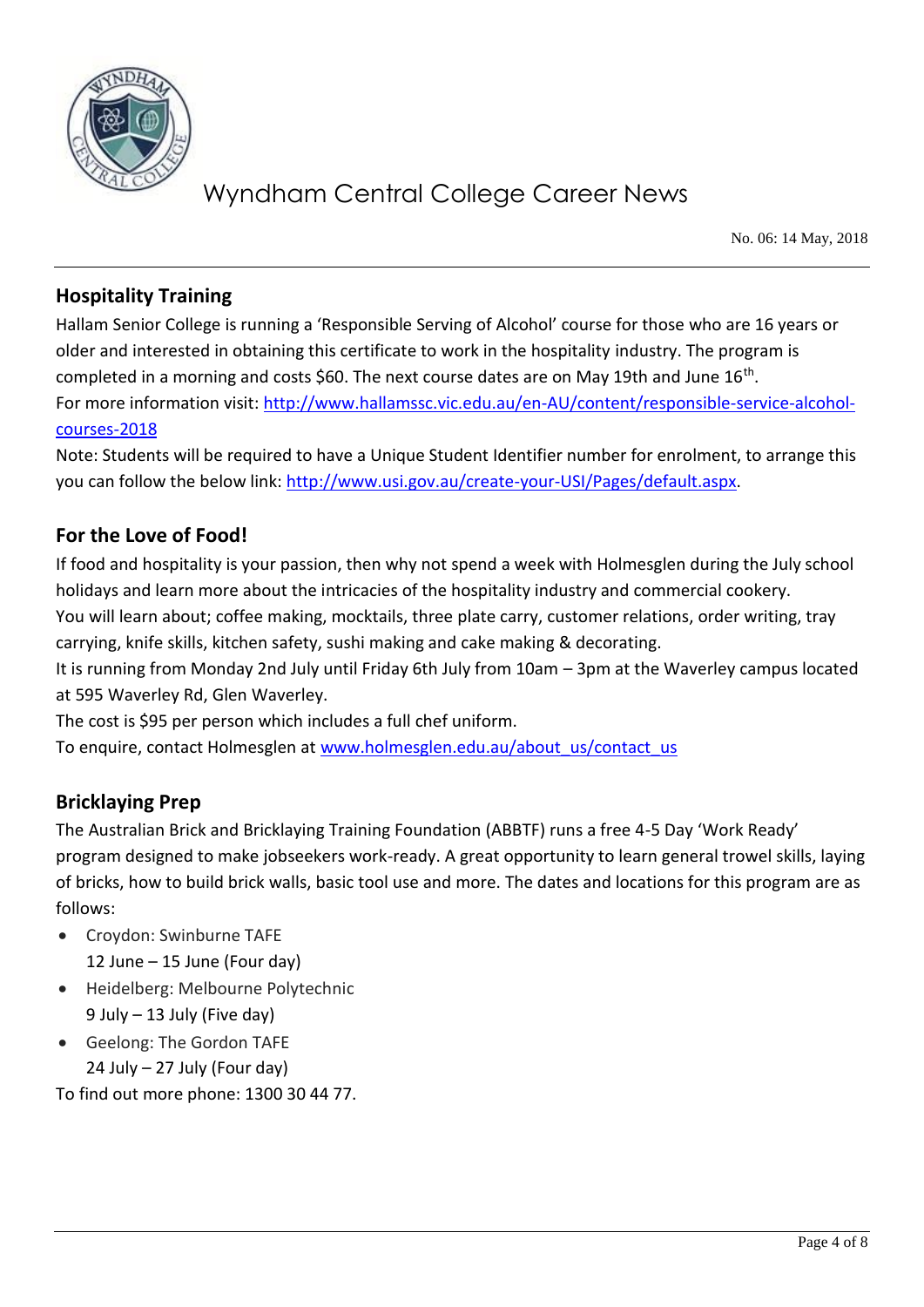

No. 06: 14 May, 2018

#### **New study options at Federation University**

Next year Federation University are broadening their study options with their business degrees whereby students can design and customise their degree with a double major. For example, combining Information Technology with Accounting or Marketing.

In addition, students have the opportunity for 'work integrated learning', where you can gain professional experience during your studies. This helps to build your business knowledge and skills enhancing your employability as a graduate. Many universities have programs to help their students to become career ready, an important aspect when choosing the university and course that is right for you.

To learn more about Federation University's options for next year, you can call 1800 FED UNI (1800 333 864).

### **Industry Focus: Interior Designer & Interior Decorator**

The employment projection in Australia for **Interior Designers** is due to rise by 16.3% within the next five years.

Interior Designers design and supervise the construction or redevelopment of building interiors and their tasks usually include:

- Speaking to clients and architects to determine clients' needs and intentions, and to ensure safety requirements are met
- They develop designs that are appropriate, functional and aesthetically pleasing
- Prepare working drawings and specifications for interior construction, materials, finishes, space planning, lighting, furnishings and equipment
- Estimate of costs of materials, labour and time, and give estimates for clients for approval
- Organise supplies and prepare detailed instructions for tradespeople
- Oversee and inspect the work of suppliers and tradespeople, and maintain time, cost and quality controls
- Work with specialists in technical areas concerned with fire, hydraulics, mechanical, electrical and structural design, ensuring industry regulations are met
- Prepare and administer tenders and contract documents
- Re-design the interiors of old buildings and design furnishings to be made by cabinetmakers, antique furniture restorers and other tradespeople
- Design exhibitions, commercial display stands or stage, film and television production sets.

If you are creative and have a passion for design, are good at problem-solving and lateral thinking, able to work autonomously or part of a team, a good communicator and have an aptitude for technical drawing and illustration, then this career is one to look at. Interior Designers can work individually or as consultants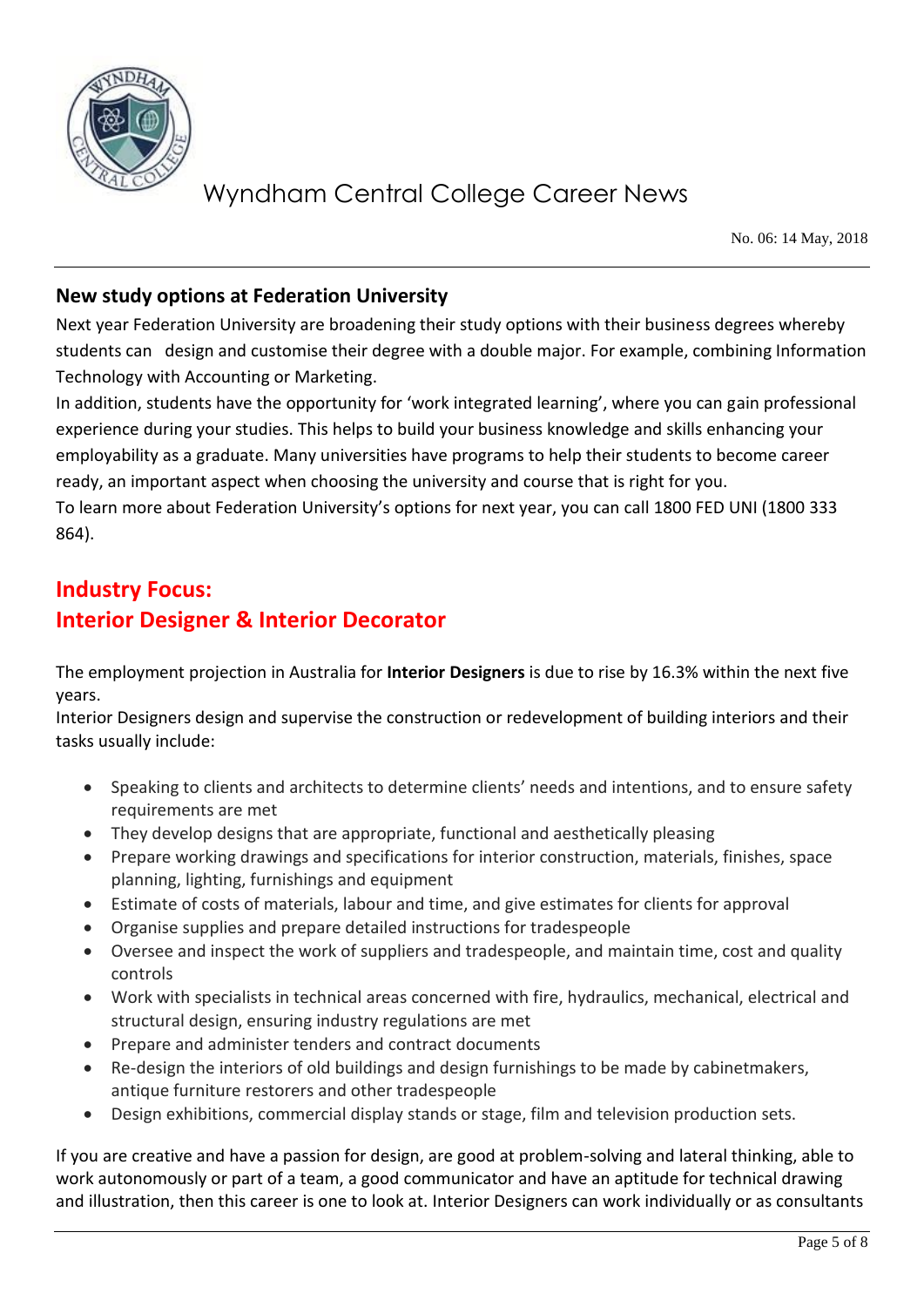

No. 06: 14 May, 2018

within a design group and client visitations in their homes or in offices are common with long working hours often at night and on weekends.

To consider Interior Design as a career pathway, it is helpful to have an interest and understanding of building and construction, lighting, colour and furniture. It is worthwhile considering completing your VCE/VET qualification in Interior Design or Interior Design and Decoration prior to further study. You can gain employment with this qualification, however entry into this occupation may be improved if you have a degree in Applied Design, Interior Design, Interior Architecture or Spatial Design. To gain admission into these degree's, a VCE is usually required with pre-requisite subjects being English and Mathematics and a minimum ATAR. Some courses also require a minimum study score in Art, Product Design and Technology, Media, Interactive Digital Media C, Creative and Digital Media, Studio Arts, Systems Engineering or Visual Communication Design. It is important to check entry requirements and detailed course information with each learning institution, as criteria can change and some courses require attendance of an interview and submission of folio of design work. Please see table 1.0 for a list of courses and degree's available in Victoria.

If you are more interested in designing themes and interior decoration schemes (without the building and construction aspect), an alternative to look at is working as an **Interior Decorator**. This involves planning and implementing for homes, offices, shops, hotels and venues and includes tasks such as; advising clients on the selection of colour schemes, layout, lighting, furniture, floor coverings, curtains, paint, wallpaper and fixtures. You would visit clients' premises and take measurements, provide sketch drawings, specifications and cost estimates for client approval, supervising and coordinating installations and furniture arrangements and undertaking direct selling if working in a retail environment. Education and training for Interior Decorators does not require formal qualifications, but you may like to consider a VET qualification in Interior Decoration or Interior Decoration & Design as competition for employment is very strong. Similar to Interior Design, these VET courses may require attendance of an interview and folio of design work and you will need to contact your chosen institution for further information. A peak industry body for professional design is the Design Institute of Australia. The DIA brings together design practitioners with people and organisations who employ, commission, support and promote designers. Their aim is to help Australia's professional designers to succeed in business and to enjoy their working lives. You can visit [www.design.org.au](http://www.design.org.au/) to research more on the industry and joining as a member may assist you with meeting and networking with other local designers and design educators.

The following table provides a list of courses and bachelor degree's available in Victoria:

| <b>University</b>                         | Course                                               |
|-------------------------------------------|------------------------------------------------------|
| <b>Swinburne University of Technology</b> | <b>Built Environment and Architecture</b>            |
| (Hawthorn)                                | <b>Interior Architecture (Honours)</b>               |
|                                           | Bachelor of Design (Interior Architecture) (Honours) |
|                                           | 4 years' minimum duration                            |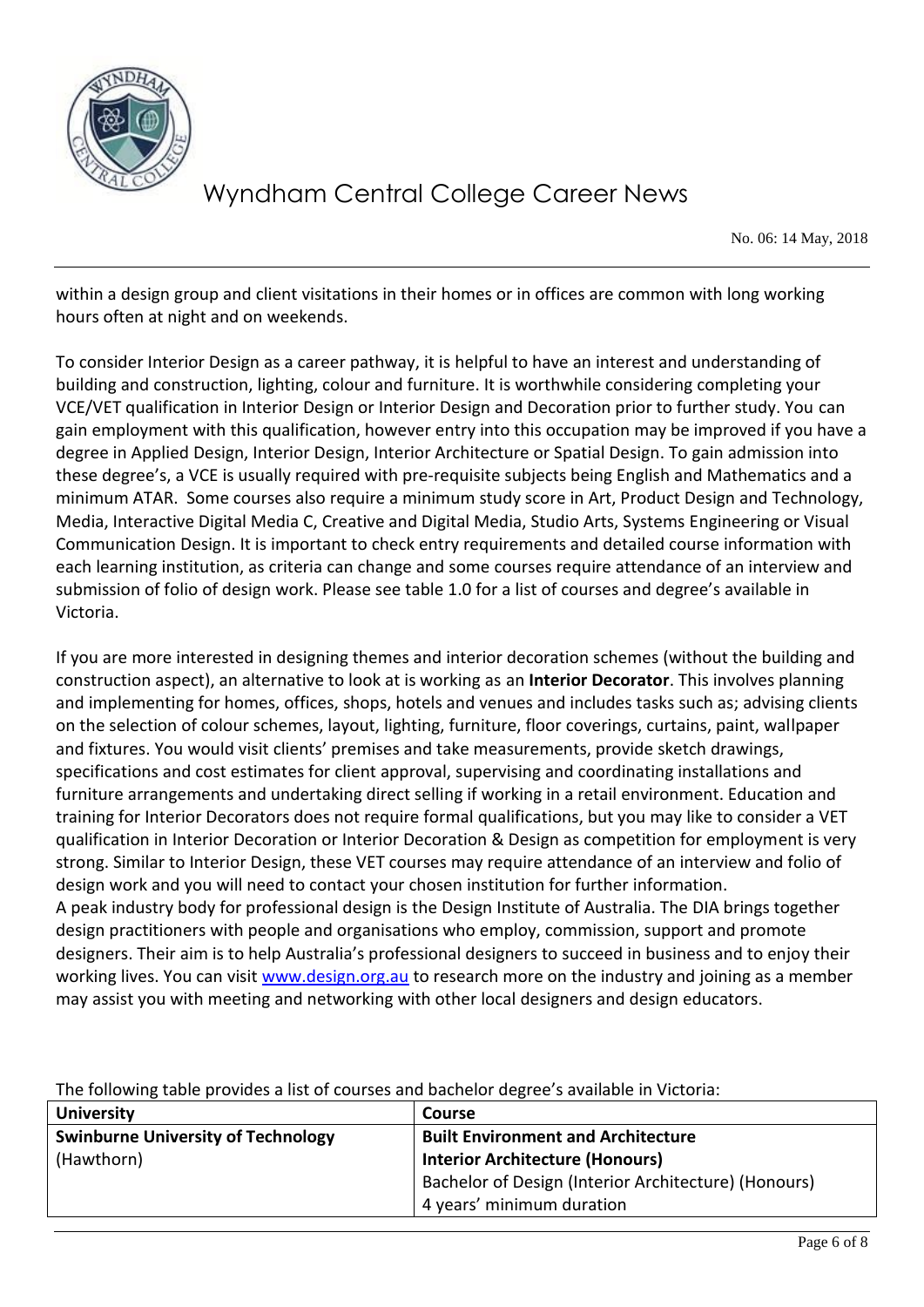

No. 06: 14 May, 2018

|                                           | ATAR: 77.10                                                 |
|-------------------------------------------|-------------------------------------------------------------|
| <b>Swinburne University of Technology</b> | <b>Built Environment and Architecture</b>                   |
| (Hawthorn)                                | Interior Design and Decoration - Diploma (VET)              |
|                                           | Diploma of Interior Design and Decoration: 1.5-year         |
|                                           | minimum duration                                            |
| <b>Swinburne University of Technology</b> | <b>Bachelor of Design (Interior Architecture) (Honours)</b> |
| (Hawthorn)                                | 4 years' minimum duration                                   |
|                                           | ATAR: 77.10                                                 |
| <b>Swinburne University of Technology</b> | <b>Interior Design and Decoration - Diploma (VET)</b>       |
| (Hawthorn)                                | 1.5-year minimum duration                                   |
| <b>Torrens University Australia</b>       | <b>Diploma of Interior Design</b>                           |
| (Melbourne & Online)                      | 1-year minimum duration                                     |
| <b>Torrens University Australia</b>       | <b>Interior Design (Commercial)</b>                         |
| (Melbourne)                               | <b>Bachelor of Commercial Interior Design</b>               |
|                                           | 3 years' minimum duration                                   |
|                                           | ATAR: 60.00                                                 |
| <b>Monash University</b>                  | <b>Interior Architecture (Honours)</b>                      |
| (Caulfield)                               | <b>Bachelor of Interior Architecture (Honours)</b>          |
|                                           | 4 years' minimum duration                                   |
|                                           | ATAR: 75.00                                                 |
| <b>RMIT University</b>                    | <b>Interior Decoration and Design (Associate Degree)</b>    |
| (Melbourne)                               | <b>Associate Degree in Interior Decoration and Design</b>   |
|                                           | 2 years' minimum duration                                   |
| <b>LCI Melbourne</b>                      | <b>Interior Design</b>                                      |
|                                           | <b>Bachelor of Design Arts (Interior Design)</b>            |
|                                           | 2 years' minimum duration fast-tracked (can also be         |
|                                           | completed over 3 years)                                     |
| <b>RMIT University</b>                    | <b>Interior Design (Honours)</b>                            |
| (Melbourne)                               | <b>Bachelor of Interior Design (Honours)</b>                |
|                                           | 4 years' minimum duration                                   |
| <b>The Gordon Institute</b>               | <b>Interior Design and Decoration (VET)</b>                 |
| (East Geelong)                            | Certificate IV in Interior Decoration: 1-year minimum       |
|                                           | duration                                                    |
|                                           | Diploma of Interior Design and Decoration: 2 years          |
|                                           | minimum duration                                            |
| Holmesglen                                | <b>Interior Design and Decoration (VET)</b>                 |
| (Chadstone)                               | Certificate IV in Interior Decoration: 1-year minimum       |
|                                           | duration                                                    |
|                                           | Diploma of Interior Design and Decoration: 1.5-year min     |
|                                           | duration                                                    |
|                                           | Advanced Diploma of Interior Design: 2 years' min           |